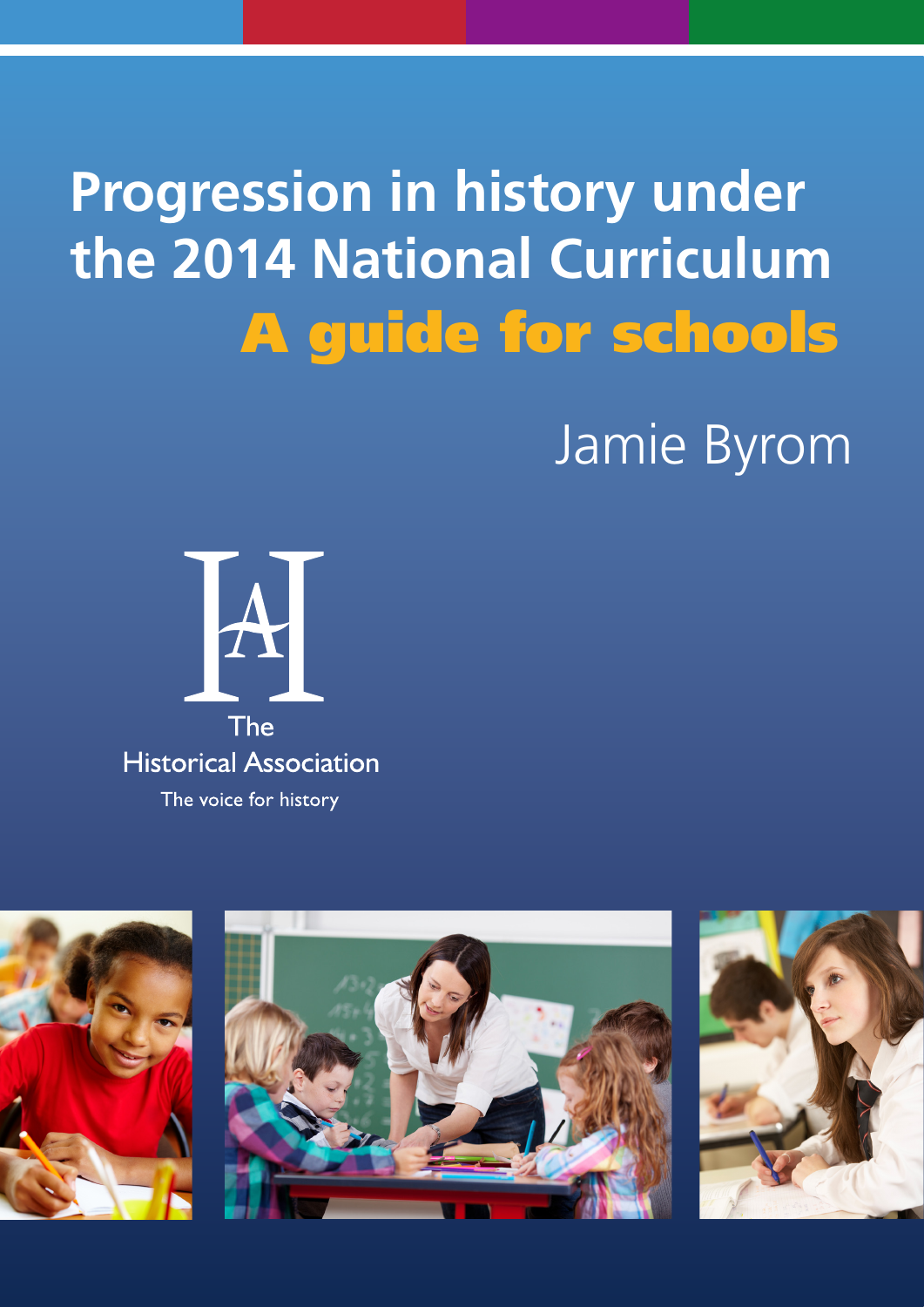# **Progression in history under the 2014 National Curriculum**

#### **A guide for schools**

It is common to hear teachers talk of "Content" and "Skills" but words are slippery and, if used loosely, each of these terms can lead to confusion in planning for progression.

By "Content" teachers often mean the people, events and developments from the past that children will learn about. A better term for this aspect of the course might be "historical knowledge" although there is more to this than mere recall of the people and events studied.

The word "Skills" causes even more confusion if used as a blanket term to cover all the various processes that children need to develop if they are to get better in the subject. Some of these processes (such as researching and communicating findings) may be called skills but others are really thought processes that involve understanding history's big organising ideas or "second order concepts". (These include change, continuity, causation, consequence, similarity, difference and significance).

In the National Curriculum document the "Subject Content" section defines **all** these different aspects of history as it sets out how pupils' learning should develop over each of the three key stages. A single page summary of all the content is shown on page 3 below as "aspects to develop". The statements in the first two columns on the left show the broad areas of "historical knowledge" that must be developed, while the column on the right picks out the requirements of the preamble at the start of each key stage. These are largely concerned with what we might call "historical skills and concepts", although - as we will see later – they are all underpinned by good historical knowledge.

Getting better at history requires all aspects of the discipline to be developed together. We may be able to set out separate summaries of the "historical knowledge" and "historical skills and concepts" in describing a course but they need to be carefully blended in all planning and teaching. This is rather like working with those well-known brands of glue that come in two tubes: one is a resin and the other is a hardener. On its own, neither one is effective. Only when the two are mixed does the product become what it claims to be  $- a$ powerful adhesive. Only when both aspects of history are carefully and thoroughly mixed in the appropriate balance is the subject discipline really being developed. It is as foolish to say that "It is the skills that matter" as it is to say that "It is the knowledge that matters".

It is possible to discern a broad pattern of progression in National Curriculum history. The table on page 4 shows this and relates the different aspects of the content to the overarching aims set out in the first pages of the 2014 document. The lower section of the table (section 5) shows the key historical concepts that must be developed as part of the National Curriculum. These are very much part of the statutory curriculum but the wording used in the table to suggest progression in each concept is not now part of the statutory requirements. The phrases used there appeared in earlier versions of the curriculum and so, like all non-statutory requirements on pages 3 and 4, they appear in italics. Note that the table includes a column that draws on the Early Years Outcomes Non-Statutory Guide to show how work with younger children prepares for Key Stage 1 and beyond. These are only suggestions and many more extracts could have been used.

On page 4, it is very important to note the text above the table. Once again this is not part of the National Curriculum but it offers a reminder that progression in history will always involve the closer integration and more precise grasp of the various parts of the discipline.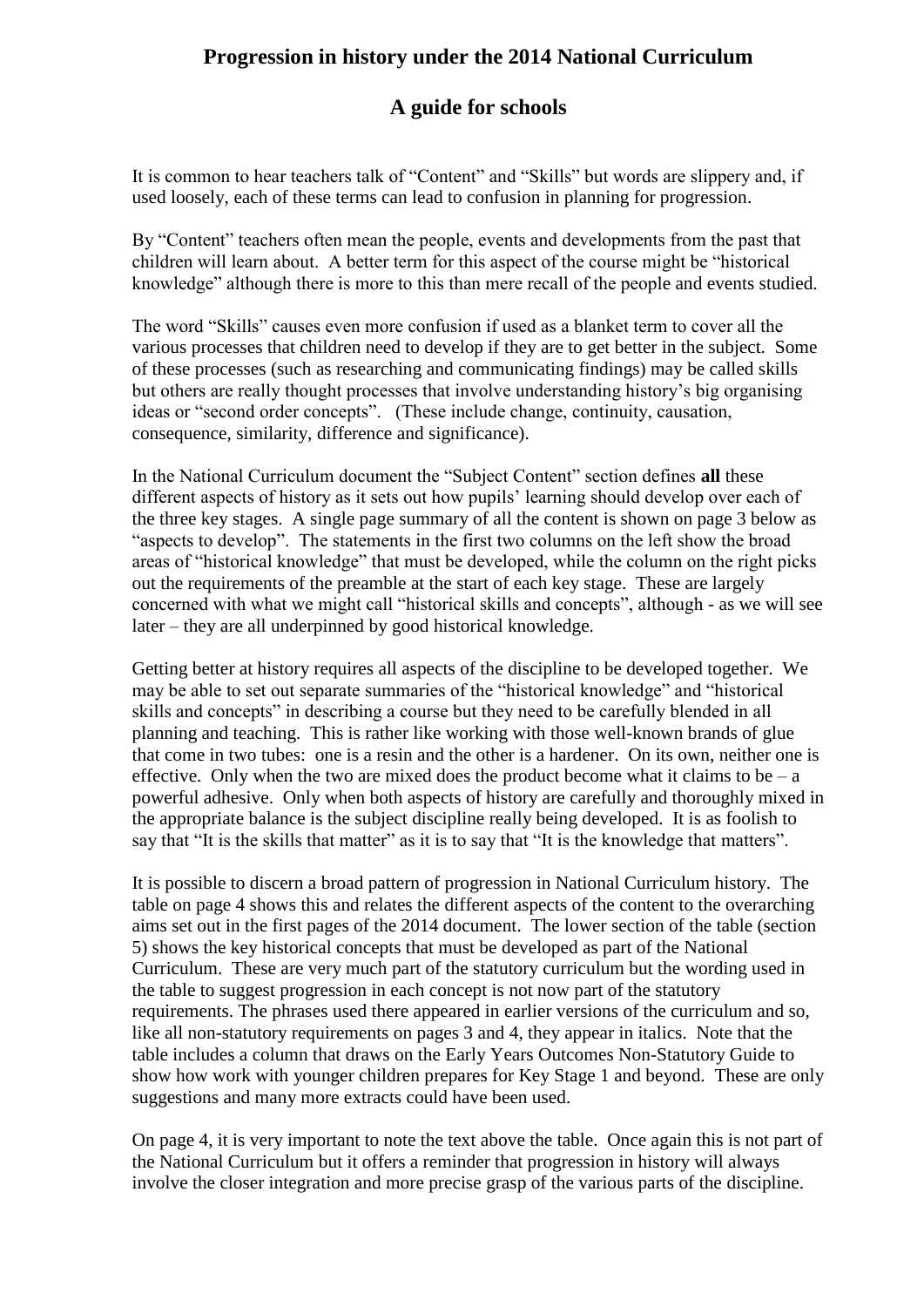When considering what knowledge must be developed in teaching the 2014 National Curriculum, it is tempting to look simply at the lists that follow the heading *"Pupils should be taught about".* But mere, isolated "coverage" of these areas of study and the exemplars provided under them will not, on its own, develop the sort of knowledge that is needed. It is not enough for pupils to work their way through the listed material even if they experience highly enjoyable activities and display good levels of knowledge and understanding of the work put before them: something bigger has to happen.

We need to look at the preambles at the start of each key stage in the 2014 National Curriculum to see a summary of the *cumulative* effect of the teaching across the key stage. As the sentence that follows each of those preambles makes clear, planning must always have an eye on longer-term learning and the part that knowledge building plays in this.

One particularly important aspect of longer-term learning concerns the pupils' chronological knowledge, both in terms of sequencing periods of history and of having a clear sense of characteristic features of those periods. If areas of study are simply taught in isolation by different teachers working with different classes, pupils may well fail to grasp how their knowledge of one period sits with their knowledge of another. Once again the sentences that sit between the preambles and the listed areas of study are clear about the need to link learning within and across key stages. This is likely to require imaginative work with timelines and big overarching stories of change and continuity and other activities that require pupils to draw on earlier learning, making comparisons and contrasts.

Another aspect of longer-term knowledge that should endure is the development of a range of historical terms in their appropriate context. Context is important: a word such as king or queen may appear to be an everyday term, but its precise meaning shifts depending on the period of history in which it is being applied, and in some cases a new word, (eg emperor) is needed. The subtleties of using appropriate historical terms and how they may or may not be applied in any period are developed only over time and by their careful introduction, reinforcement and review. The same is true, of course, of children's grasp of history's key concepts such as change, causation or historical significance (as listed in section 5 of the table on page 4). Such abstract ideas can only be learned through studying actual historical people, events and developments. It takes time and, once again, the effect is cumulative: as they work with these key concepts in a wealth of different historical contexts, children will progressively grasp the subtleties involved. The knowledge is "food for thought".

To say that the learning is cumulative does not, however, mean that we expect children to retain in their memory everything that they learn from one area of study to the next. Albert Einstein was fond of quoting the unknown humourist who observed that education is what remains when we have forgotten everything we were taught in school. In some senses this is true of the way we develop our knowledge of history. It may help to distinguish between what can be called immediate "Now Knowledge" and enduring "Hereafter Knowledge".

"Now Knowledge" is the knowledge needed to make the immediate learning flow and come to life. It should be characterised by a focus on particular people, places and moments. When we work on a particular historical issue we will be very aware of names, dates and events that are central to the enquiry and we draw on these as evidence of our understanding. Over time, much of the detail seems to slip away, but in some measure it lives on and builds up the unseen and almost instinctive layer of knowledge that quietly underpins all later learning. This is our "Hereafter Knowledge". It gives us our chronological framework, enriches our historical language and our grasp of history's key concepts. It informs all later learning, not only in history but in areas such as art or literature or science. It is the richness of the "Now Knowledge" that gives depth and resonance to the enduring "Hereafter Knowledge" of times, places, people and developments summarised in the preambles to each key stage. We must plan for both. Page 5 shows how careful planning should meet the aims of the history curriculum and ensure appropriate progression.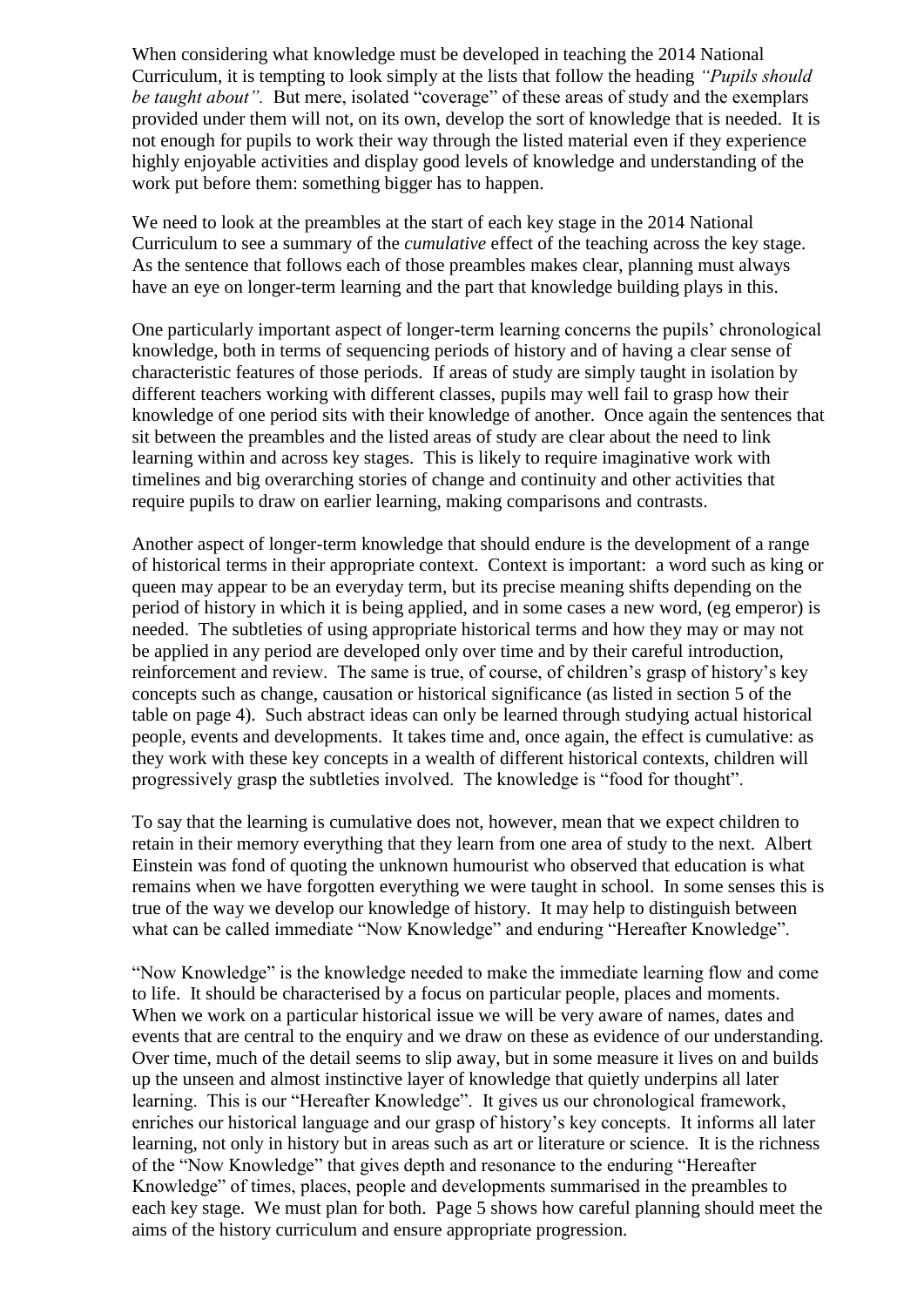#### **National Curriculum history – aspects to develop** (September 2014)



- □ The Roman Empire and its impact on Britain
- **Britain's settlement by Anglo-**Saxons and Scots
- Viking and Anglo-Saxon struggle for the kingdom of England to the time of Edward the Confessor
- $\Box$  An aspect or theme of British history that extends pupils' chronological knowledge beyond 1066

*Local history*

 $\Box$  A local study

- depth study of one of: Sumer
- Indus Valley
- Egypt
- Shang Dynasty
- □ Ancient Greece life, achievements, influence
- Non-European society that contrasts with British history. One of:
- early Islamic civilizations inc study of Baghdad c 900AD
- Mayan civilization c. 900 AD
- Benin (west Africa) c. 900-1300
- studied
- $\Box$  Note connections, contrasts and trends over time
- $\Box$  Develop the appropriate use of historical terms
- $\Box$  Regularly address and sometimes devise historically valid questions
	- Understand how knowledge of the past is constructed from a range of sources
	- $\Box$  Construct informed responses by selecting and organising relevant historical information
- *Understand that different versions of the past may exist, giving some reasons for this (Not explicitly stated but is natural progression between KS1 and KS3)*

*x* **Key Stage 3** The following areas of study taught through a combination of overview and depth studies *Knowledge / understanding of British history*  Development of Church, state and society 1066-1509 Development of Church, state and society 1509-1745 □ Ideas, political power, industry and empire 1745-1901 Challenges to Britain, Europe and the wider world 1901 to present day(including the Holocaust)  $\Box$  An aspect or theme of British history that consolidates and extends pupils' chronological knowledge from before 1066 *Local history* ■ A local study *Knowledge / understanding of wider world history*  $\Box$  At least one study of a significant society or issue in world history and its connections with wider world developments *(See also British history) The ability / disposition to:*  $\Box$  Extend and deepen their chronologically secure knowledge of history and a well-informed context for further learning  $\Box$  Identify significant events, make connections, draw contrasts and analyse trends within periods and over long arcs of time  $\Box$  Use historical terms and concepts in increasingly sophisticated ways  $\square$  Pursue historically valid enquiries including some they have framed  $\Box$  Create relevant, structured and evidentially supported accounts Understand how different types of sources are used rigorously to make historical claims  $\Box$  Discern how and why contrasting arguments and interpretations of the past have been constructed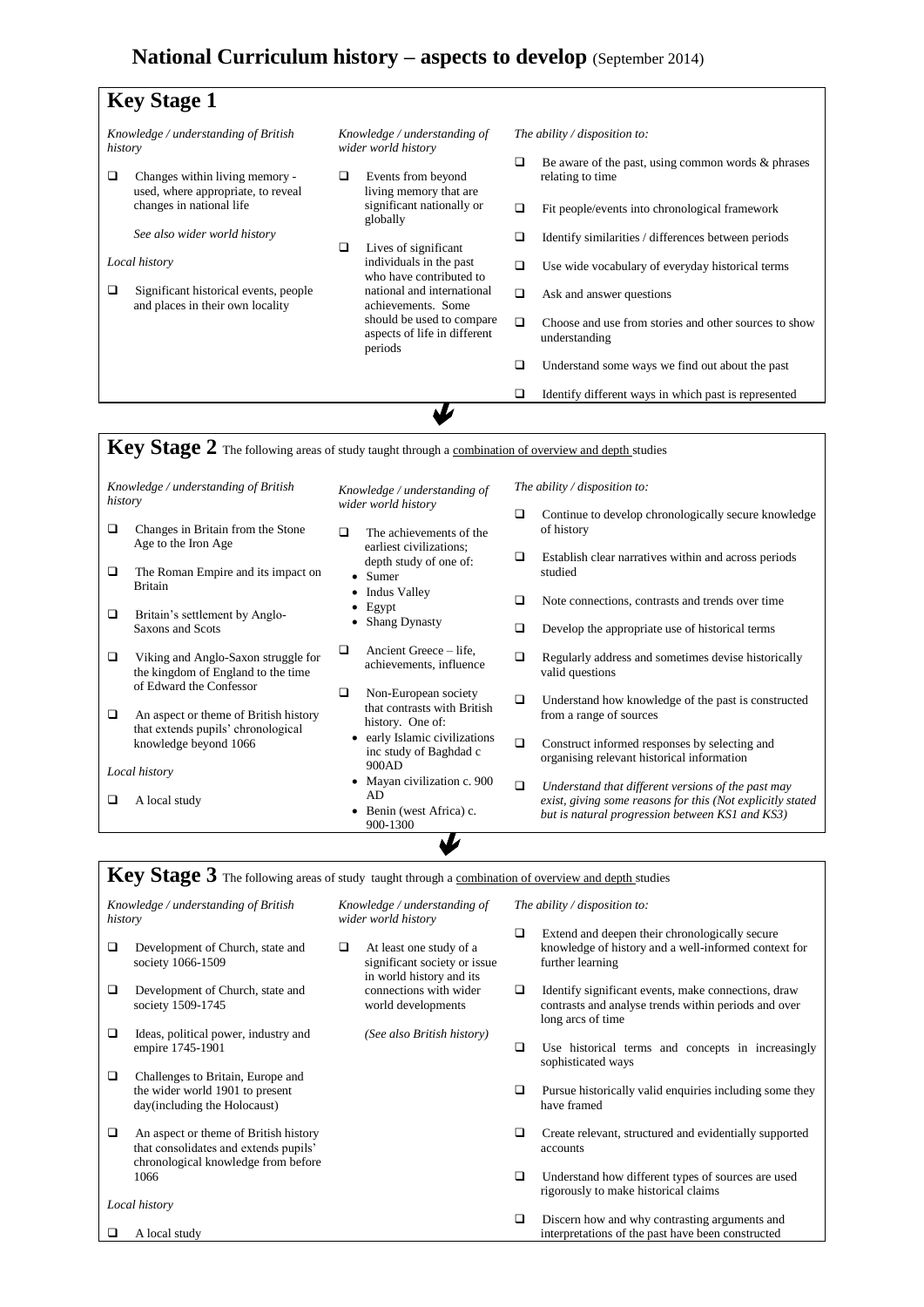### **Progression in history** involves developing historical perspective through …

- *wider, more detailed and chronologically secure knowledge*
- *sharper methods of enquiry and communication*
- *deeper understanding of more complex issues and of abstract ideas*
- *closer integration of history's key concepts (see section 5 below \*)*
- *greater independence in applying all these qualities*

*(NB All text in italics is non-statutory, including everything in the Early Years column, drawn from non-statutory guidance. Colour coding relates to aspects of the aims as shown on the next page.)*

| Work likely in                                                                                                                                  | Early Years<br>→                                                                                                                                                                                                                                                                                                                                                                                                          | work likely at KS1 to<br>$\rightarrow$                                                                                                                                                                                                                                                                   | work likely at KS2 to $\rightarrow$ work likely at KS3                                                                                                                                                                                                                                                                             |                                                                                                                                                                                                                                                                                                      |
|-------------------------------------------------------------------------------------------------------------------------------------------------|---------------------------------------------------------------------------------------------------------------------------------------------------------------------------------------------------------------------------------------------------------------------------------------------------------------------------------------------------------------------------------------------------------------------------|----------------------------------------------------------------------------------------------------------------------------------------------------------------------------------------------------------------------------------------------------------------------------------------------------------|------------------------------------------------------------------------------------------------------------------------------------------------------------------------------------------------------------------------------------------------------------------------------------------------------------------------------------|------------------------------------------------------------------------------------------------------------------------------------------------------------------------------------------------------------------------------------------------------------------------------------------------------|
| 1.<br><b>Chronological</b><br>knowledge /<br>understanding<br><i>(including)</i><br>characteristic<br>features of<br><i>periods</i> )           | Use everyday language<br>$\bullet$<br>related to time<br>Order and sequence familiar<br>$\bullet$<br>events<br>Describe main story settings,<br>$\bullet$<br>events and principal<br>characters.<br>$\bullet$<br>Talk about past and present<br>events in their own lives and<br>in lives of family members.                                                                                                              | Develop an awareness of<br>$\bullet$<br>the past<br>Use common words and<br>$\bullet$<br>phrases relating to the<br>passing of time<br>Know where all<br>$\bullet$<br>people/events studied fit into<br>a chronological framework<br>Identify similarities /<br>$\bullet$<br>differences between periods | Continue to develop<br>$\bullet$<br>chronologically secure<br>knowledge of history<br>Establish clear<br>$\bullet$<br>narratives within and<br>across periods studied<br>Note connections.<br>$\bullet$<br>contrasts and trends<br>over time                                                                                       | Extend and deepen their<br>$\bullet$<br>chronologically secure<br>knowledge of history and a<br>well-informed context for<br>further learning<br>Identify significant events,<br>$\bullet$<br>make connections, draw<br>contrasts and analyse trends<br>within periods and over long<br>arcs of time |
| 2. Historical<br>terms eg empire,<br>peasant                                                                                                    | Extend vocabulary,<br>$\bullet$<br>especially by grouping and<br>naming, exploring meaning<br>and sounds of new words.                                                                                                                                                                                                                                                                                                    | Use a wide vocabulary of<br>$\bullet$<br>everyday historical terms                                                                                                                                                                                                                                       | Develop the appropriate<br>$\bullet$<br>use of historical terms                                                                                                                                                                                                                                                                    | Use historical terms and<br>$\bullet$<br>concepts in increasingly<br>sophisticated ways                                                                                                                                                                                                              |
| 3.<br><b>Historical</b><br>enquiry -<br><b>Using evidence /</b><br>Communicating<br>ideas                                                       | Be curious about people<br>$\bullet$<br>and show interest in stories<br>Answer 'how' and 'why'<br>$\bullet$<br>questions  in response to<br>stories or events.<br>Explain own knowledge and<br>$\bullet$<br>understanding, and asks<br>appropriate questions.<br>Know that information can<br>$\bullet$<br>be retrieved from books and<br>computers<br>Record, using marks they<br>$\bullet$<br>can interpret and explain | Ask and answer questions *<br>$\bullet$<br>Understand some ways we<br>$\bullet$<br>find out about the past<br>Choose and use parts of<br>$\bullet$<br>stories and other sources to<br>show understanding (of<br>concepts in part 5 below)                                                                | Regularly address and<br>$\bullet$<br>sometimes devise<br>historically valid<br>questions *<br>Understand how<br>$\bullet$<br>knowledge of the past<br>is constructed from a<br>range of sources<br>Construct informed<br>$\bullet$<br>responses by<br>Selecting and<br>$\bullet$<br>organising relevant<br>historical information | Pursue historically valid<br>$\bullet$<br>enquiries * including some<br>they have framed<br>Understand how different<br>$\bullet$<br>types of sources are used<br>rigorously to make<br>historical claims<br>Create relevant, structured<br>$\bullet$<br>and evidentially supported<br>accounts      |
| 4.<br><b>Interpretations</b><br>of history                                                                                                      |                                                                                                                                                                                                                                                                                                                                                                                                                           | Identify different ways in<br>$\bullet$<br>which the past is<br>represented                                                                                                                                                                                                                              | Understand that<br>$\bullet$<br>different versions of the<br>past may exist, giving<br>some reasons for this                                                                                                                                                                                                                       | Discern how and why<br>$\bullet$<br>contrasting arguments and<br>interpretations of the past<br>have been constructed                                                                                                                                                                                |
| *5 - Questions relate to these key concepts that underpin all historical enquiry, developed through regular re-visiting in a range of contexts: |                                                                                                                                                                                                                                                                                                                                                                                                                           |                                                                                                                                                                                                                                                                                                          |                                                                                                                                                                                                                                                                                                                                    |                                                                                                                                                                                                                                                                                                      |
| 5a.<br><b>Continuity and</b><br>change in and<br>between periods                                                                                | Look closely at similarities,<br>$\bullet$<br>differences, patterns and<br>change<br>Develop understanding of<br>$\bullet$<br>growth, decay and changes<br>over time                                                                                                                                                                                                                                                      | Identify similarities /<br>$\bullet$<br>differences between ways of<br>life at different times                                                                                                                                                                                                           | Describe / make links<br>$\bullet$<br>between main events,<br>situations and changes<br>within and across<br>different<br>periods/societies                                                                                                                                                                                        | Identify and explain change<br>$\bullet$<br>and continuity within and<br>across periods                                                                                                                                                                                                              |
| 5b.<br><b>Cause and</b><br>consequence                                                                                                          | Question why things happen<br>$\bullet$<br>and give explanations                                                                                                                                                                                                                                                                                                                                                          | Recognise why people did<br>$\bullet$<br>things, why events happened<br>and what happened as a<br>result                                                                                                                                                                                                 | Identify and give<br>$\bullet$<br>reasons for, results of,<br>historical events,<br>situations, changes                                                                                                                                                                                                                            | Analyse / explain reasons<br>$\bullet$<br>for, and results of, historical<br>events, situations, changes                                                                                                                                                                                             |
| 5c.<br>Similarity/<br><b>Difference</b> within<br>a period/situation<br>(diversity)                                                             | Know about similarities and<br>$\bullet$<br>differences between<br>themselves and others, and<br>among families,<br>communities and traditions                                                                                                                                                                                                                                                                            | Make simple observations<br>$\bullet$<br>about different types of<br>people, events, beliefs within<br>a society                                                                                                                                                                                         | Describe social,<br>$\bullet$<br>cultural, religious and<br>ethnic diversity in<br>Britain & the wider<br>world                                                                                                                                                                                                                    | Understand and explain /<br>$\bullet$<br>analyse diverse experiences<br>and ideas, beliefs, attitudes<br>of men, women, children in<br>past societies                                                                                                                                                |
| 5d.<br><b>Significance</b> of<br>events / people                                                                                                | Recognise and describe<br>$\bullet$<br>special times or events for<br>family or friends                                                                                                                                                                                                                                                                                                                                   | Talk about who was<br>$\bullet$<br>important eg in a simple<br>historical account                                                                                                                                                                                                                        | Identify historically<br>$\bullet$<br>significant people and<br>events in situations                                                                                                                                                                                                                                               | Consider/explain the signif-<br>$\bullet$<br>icance of events, people and<br>developments in their<br>context and in the present.                                                                                                                                                                    |